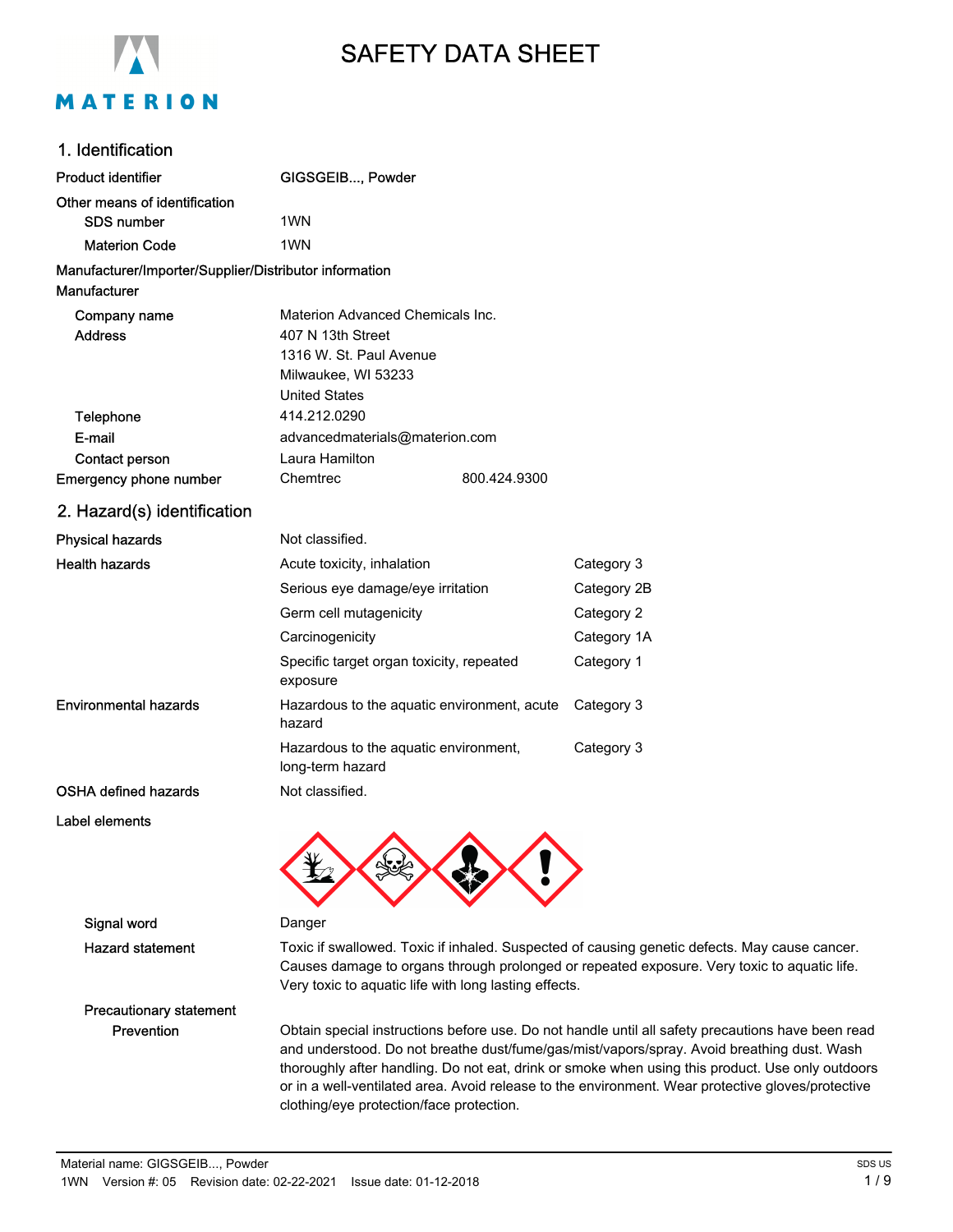| Response                                      | If swallowed: Immediately call a poison center/doctor. Rinse mouth. If inhaled: Remove person to<br>fresh air and keep comfortable for breathing. Call a poison center/doctor. Collect spillage.                                                                                                                                                                                                                                                                                     |
|-----------------------------------------------|--------------------------------------------------------------------------------------------------------------------------------------------------------------------------------------------------------------------------------------------------------------------------------------------------------------------------------------------------------------------------------------------------------------------------------------------------------------------------------------|
| Storage                                       | Store in a well-ventilated place. Keep container tightly closed. Store locked up.                                                                                                                                                                                                                                                                                                                                                                                                    |
| <b>Disposal</b>                               | Dispose of contents/container in accordance with local/regional/national/international regulations.                                                                                                                                                                                                                                                                                                                                                                                  |
| Hazard(s) not otherwise<br>classified (HNOC). | None known.                                                                                                                                                                                                                                                                                                                                                                                                                                                                          |
| Supplemental information                      | 29.34% of the mixture consists of component(s) of unknown acute oral toxicity. 100% of the<br>mixture consists of component(s) of unknown acute dermal toxicity. 92.36% of the mixture<br>consists of component(s) of unknown acute hazards to the aquatic environment. 92.36% of the<br>mixture consists of component(s) of unknown long-term hazards to the aquatic environment.<br>For further information, please contact the Product Stewardship Department at +1.800.862.4118. |

# 3. Composition/information on ingredients

# Mixtures

| Chemical name                            | Common name and synonyms | CAS number | %         |
|------------------------------------------|--------------------------|------------|-----------|
| Arsenic                                  |                          | 7440-38-2  |           |
| <b>Indium</b>                            |                          | 7440-74-6  |           |
| Selenium                                 |                          | 7782-49-2  |           |
| Other components below reportable levels |                          |            | $3 - 517$ |

\*Designates that a specific chemical identity and/or percentage of composition has been withheld as a trade secret.

# 4. First-aid measures

| Inhalation                                                                   | Remove victim to fresh air and keep at rest in a position comfortable for breathing. Oxygen or<br>artificial respiration if needed. Do not use mouth-to-mouth method if victim inhaled the substance.<br>Induce artificial respiration with the aid of a pocket mask equipped with a one-way valve or other<br>proper respiratory medical device. Call a POISON CENTER or doctor/physician.                                                      |
|------------------------------------------------------------------------------|--------------------------------------------------------------------------------------------------------------------------------------------------------------------------------------------------------------------------------------------------------------------------------------------------------------------------------------------------------------------------------------------------------------------------------------------------|
| Skin contact                                                                 | Wash off with soap and water. Get medical attention if irritation develops and persists.                                                                                                                                                                                                                                                                                                                                                         |
| Eye contact                                                                  | Do not rub eyes. Rinse with water. Get medical attention if irritation develops and persists.                                                                                                                                                                                                                                                                                                                                                    |
| Ingestion                                                                    | Call a physician or poison control center immediately. Rinse mouth. Do not induce vomiting without<br>advice from poison control center. If vomiting occurs, keep head low so that stomach content<br>doesn't get into the lungs. Do not use mouth-to-mouth method if victim ingested the substance.<br>Induce artificial respiration with the aid of a pocket mask equipped with a one-way valve or other<br>proper respiratory medical device. |
| Most important<br>symptoms/effects, acute and<br>delayed                     | Headache. Prolonged exposure may cause chronic effects.                                                                                                                                                                                                                                                                                                                                                                                          |
| Indication of immediate medical<br>attention and special treatment<br>needed | Provide general supportive measures and treat symptomatically. Keep victim warm. Keep victim<br>under observation. Symptoms may be delayed.                                                                                                                                                                                                                                                                                                      |
| <b>General information</b>                                                   | IF exposed or concerned: Get medical advice/attention. If you feel unwell, seek medical advice<br>(show the label where possible). Ensure that medical personnel are aware of the material(s)<br>involved, and take precautions to protect themselves. Show this safety data sheet to the doctor in<br>attendance.                                                                                                                               |
| 5. Fire-fighting measures                                                    |                                                                                                                                                                                                                                                                                                                                                                                                                                                  |
| Suitable extinguishing media                                                 | Foam. Powder. Carbon dioxide (CO2).                                                                                                                                                                                                                                                                                                                                                                                                              |
| Unsuitable extinguishing media                                               | Do not use water jet as an extinguisher, as this will spread the fire.                                                                                                                                                                                                                                                                                                                                                                           |
| Specific hazards arising from<br>the chemical                                | During fire, gases hazardous to health may be formed.                                                                                                                                                                                                                                                                                                                                                                                            |
| Special protective equipment<br>and precautions for firefighters             | Self-contained breathing apparatus and full protective clothing must be worn in case of fire.                                                                                                                                                                                                                                                                                                                                                    |
| Fire fighting<br>equipment/instructions                                      | Move containers from fire area if you can do so without risk.                                                                                                                                                                                                                                                                                                                                                                                    |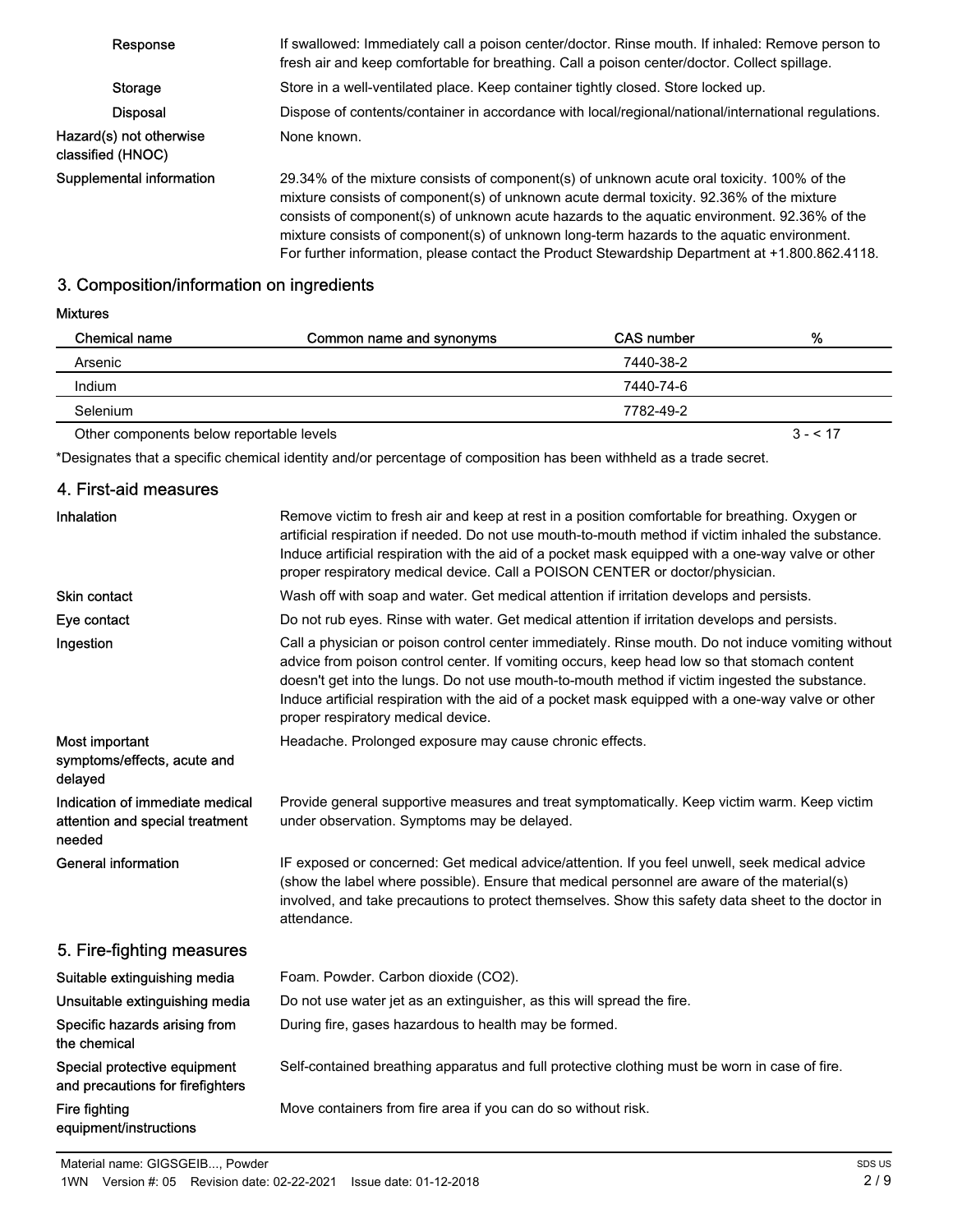| Specific methods                                                          | Use standard firefighting procedures and consider the hazards of other involved materials.                                                                                                                                                                                                                                                                                                                                                                                                                                                                        |
|---------------------------------------------------------------------------|-------------------------------------------------------------------------------------------------------------------------------------------------------------------------------------------------------------------------------------------------------------------------------------------------------------------------------------------------------------------------------------------------------------------------------------------------------------------------------------------------------------------------------------------------------------------|
| General fire hazards                                                      | No unusual fire or explosion hazards noted.                                                                                                                                                                                                                                                                                                                                                                                                                                                                                                                       |
| 6. Accidental release measures                                            |                                                                                                                                                                                                                                                                                                                                                                                                                                                                                                                                                                   |
| Personal precautions, protective<br>equipment and emergency<br>procedures | Keep unnecessary personnel away. Keep people away from and upwind of spill/leak. Wear<br>appropriate protective equipment and clothing during clean-up. Avoid inhalation of dust. Ensure<br>adequate ventilation. Local authorities should be advised if significant spillages cannot be<br>contained.                                                                                                                                                                                                                                                            |
| Methods and materials for<br>containment and cleaning up                  | Avoid dispersal of dust in the air (i.e., clearing dust surfaces with compressed air). Prevent product<br>from entering drains. Stop the flow of material, if this is without risk.                                                                                                                                                                                                                                                                                                                                                                               |
|                                                                           | Large Spills: Wet down with water and dike for later disposal. Absorb in vermiculite, dry sand or<br>earth and place into containers. Shovel the material into waste container. Following product<br>recovery, flush area with water.                                                                                                                                                                                                                                                                                                                             |
|                                                                           | Small Spills: Sweep up or vacuum up spillage and collect in suitable container for disposal. Wipe<br>up with absorbent material (e.g. cloth, fleece). Clean surface thoroughly to remove residual<br>contamination.                                                                                                                                                                                                                                                                                                                                               |
|                                                                           | Never return spills to original containers for re-use. Put material in suitable, covered, labeled<br>containers.                                                                                                                                                                                                                                                                                                                                                                                                                                                  |
| <b>Environmental precautions</b>                                          | Avoid release to the environment. Inform appropriate managerial or supervisory personnel of all<br>environmental releases. Prevent further leakage or spillage if safe to do so. Avoid discharge into<br>drains, water courses or onto the ground.                                                                                                                                                                                                                                                                                                                |
| 7. Handling and storage                                                   |                                                                                                                                                                                                                                                                                                                                                                                                                                                                                                                                                                   |
| Precautions for safe handling                                             | Obtain special instructions before use. Do not handle until all safety precautions have been read<br>and understood. Minimize dust generation and accumulation. Do not taste or swallow. Avoid<br>breathing dust. Avoid prolonged exposure. When using, do not eat, drink or smoke. Should be<br>handled in closed systems, if possible. Use only outdoors or in a well-ventilated area. Wear<br>appropriate personal protective equipment. Wash hands thoroughly after handling. Avoid release<br>to the environment. Observe good industrial hygiene practices. |
| Conditions for safe storage,<br>including any incompatibilities           | Store locked up. Store in original tightly closed container. Store in a well-ventilated place.                                                                                                                                                                                                                                                                                                                                                                                                                                                                    |

# 8. Exposure controls/personal protection

# Occupational exposure limits

The following constituents are the only constituents of the product which have a PEL, TLV or other recommended exposure limit. At this time, the other constituents have no known exposure limits.

| US. OSHA Specifically Regulated Substances (29 CFR 1910.1001-1050) |             |                         |  |  |
|--------------------------------------------------------------------|-------------|-------------------------|--|--|
| Components                                                         | <b>Type</b> | Value                   |  |  |
| Arsenic (CAS 7440-38-2)                                            | TWA         | $0.01$ mg/m $3$         |  |  |
| US. OSHA Table Z-1 Limits for Air Contaminants (29 CFR 1910.1000)  |             |                         |  |  |
| Components                                                         | <b>Type</b> | Value                   |  |  |
| Selenium (CAS 7782-49-2)                                           | <b>PEL</b>  | $0.2 \text{ mg/m}$ 3    |  |  |
| US. ACGIH Threshold Limit Values                                   |             |                         |  |  |
| <b>Components</b>                                                  | <b>Type</b> | Value                   |  |  |
| Arsenic (CAS 7440-38-2)                                            | TWA         | $0.01 \,\mathrm{mg/m3}$ |  |  |
| Indium (CAS 7440-74-6)                                             | TWA         | $0.1 \text{ mg/m}$ 3    |  |  |
| Selenium (CAS 7782-49-2)                                           | TWA         | $0.2$ mg/m $3$          |  |  |
| US. NIOSH: Pocket Guide to Chemical Hazards                        |             |                         |  |  |
| Components                                                         | Type        | Value                   |  |  |
| Arsenic (CAS 7440-38-2)                                            | Ceiling     | $0.002 \text{ mg/m}$ 3  |  |  |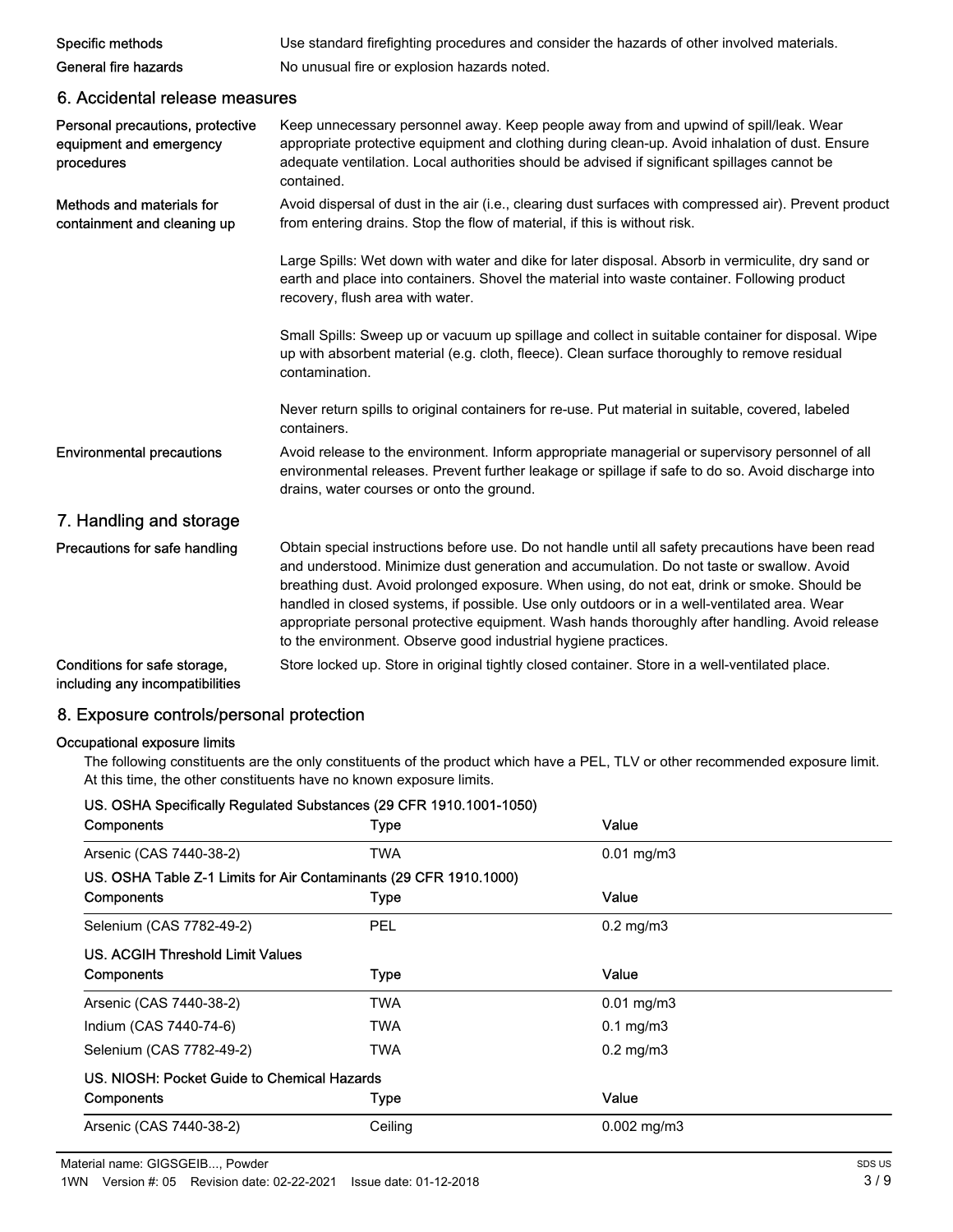| US. NIOSH: Pocket Guide to Chemical Hazards<br>Components                                      | <b>Type</b>                                                                                                                                                                                                                                                                                                                                                                                            |                                                                   |          | Value                                                                         |
|------------------------------------------------------------------------------------------------|--------------------------------------------------------------------------------------------------------------------------------------------------------------------------------------------------------------------------------------------------------------------------------------------------------------------------------------------------------------------------------------------------------|-------------------------------------------------------------------|----------|-------------------------------------------------------------------------------|
| Indium (CAS 7440-74-6)                                                                         | <b>TWA</b>                                                                                                                                                                                                                                                                                                                                                                                             |                                                                   |          | $0.1$ mg/m $3$                                                                |
| Selenium (CAS 7782-49-2)                                                                       | <b>TWA</b>                                                                                                                                                                                                                                                                                                                                                                                             |                                                                   |          | $0.2$ mg/m $3$                                                                |
| US. California Code of Regulations, Title 8, Section 5155. Airborne Contaminants<br>Components | <b>Type</b>                                                                                                                                                                                                                                                                                                                                                                                            |                                                                   |          | Value                                                                         |
| Arsenic (CAS 7440-38-2)                                                                        | PEL                                                                                                                                                                                                                                                                                                                                                                                                    |                                                                   |          | $0.01$ mg/m $3$                                                               |
|                                                                                                | TWA                                                                                                                                                                                                                                                                                                                                                                                                    |                                                                   |          | $0.005$ mg/m $3$                                                              |
| Indium (CAS 7440-74-6)                                                                         | PEL                                                                                                                                                                                                                                                                                                                                                                                                    |                                                                   |          | $0.1$ mg/m $3$                                                                |
| Selenium (CAS 7782-49-2)                                                                       | PEL                                                                                                                                                                                                                                                                                                                                                                                                    |                                                                   |          | $0.2$ mg/m $3$                                                                |
| <b>Biological limit values</b><br><b>ACGIH Biological Exposure Indices</b><br>Components       | Value                                                                                                                                                                                                                                                                                                                                                                                                  | Determinant                                                       | Specimen | <b>Sampling Time</b>                                                          |
| Arsenic (CAS 7440-38-2)                                                                        | $35 \mu g/l$                                                                                                                                                                                                                                                                                                                                                                                           | Inorganic<br>arsenic, plus<br>methylated<br>metabolites, as<br>As | Urine    | $\star$                                                                       |
| * - For sampling details, please see the source document.                                      |                                                                                                                                                                                                                                                                                                                                                                                                        |                                                                   |          |                                                                               |
| <b>Exposure guidelines</b>                                                                     |                                                                                                                                                                                                                                                                                                                                                                                                        |                                                                   |          |                                                                               |
| US NIOSH Pocket Guide to Chemical Hazards: Skin designation                                    |                                                                                                                                                                                                                                                                                                                                                                                                        |                                                                   |          |                                                                               |
| Arsenic (CAS 7440-38-2)                                                                        |                                                                                                                                                                                                                                                                                                                                                                                                        |                                                                   |          | Can be absorbed through the skin.                                             |
| Appropriate engineering controls                                                               | Good general ventilation (typically 10 air changes per hour) should be used. Ventilation rates<br>should be matched to conditions. If applicable, use process enclosures, local exhaust ventilation,<br>or other engineering controls to maintain airborne levels below recommended exposure limits. If<br>exposure limits have not been established, maintain airborne levels to an acceptable level. |                                                                   |          |                                                                               |
| Individual protection measures, such as personal protective equipment<br>Eye/face protection   | If contact is likely, safety glasses with side shields are recommended.                                                                                                                                                                                                                                                                                                                                |                                                                   |          |                                                                               |
| Skin protection<br>Hand protection                                                             | Wear appropriate chemical resistant gloves.                                                                                                                                                                                                                                                                                                                                                            |                                                                   |          |                                                                               |
| Other                                                                                          |                                                                                                                                                                                                                                                                                                                                                                                                        |                                                                   |          | Wear suitable protective clothing. Use of an impervious apron is recommended. |
| <b>Respiratory protection</b>                                                                  | In case of insufficient ventilation, wear suitable respiratory equipment.                                                                                                                                                                                                                                                                                                                              |                                                                   |          |                                                                               |
| <b>Thermal hazards</b>                                                                         | Wear appropriate thermal protective clothing, when necessary.                                                                                                                                                                                                                                                                                                                                          |                                                                   |          |                                                                               |
| General hygiene considerations                                                                 | Observe any medical surveillance requirements. Keep away from food and drink. Always observe<br>good personal hygiene measures, such as washing after handling the material and before eating,<br>drinking, and/or smoking.                                                                                                                                                                            |                                                                   |          |                                                                               |
| 9. Physical and chemical properties                                                            |                                                                                                                                                                                                                                                                                                                                                                                                        |                                                                   |          |                                                                               |
| Appearance                                                                                     |                                                                                                                                                                                                                                                                                                                                                                                                        |                                                                   |          |                                                                               |
| <b>Physical state</b>                                                                          | Solid.                                                                                                                                                                                                                                                                                                                                                                                                 |                                                                   |          |                                                                               |
| Form                                                                                           | Solid.                                                                                                                                                                                                                                                                                                                                                                                                 |                                                                   |          |                                                                               |
| Color                                                                                          | Not available.                                                                                                                                                                                                                                                                                                                                                                                         |                                                                   |          |                                                                               |
| Odor                                                                                           | Not available.                                                                                                                                                                                                                                                                                                                                                                                         |                                                                   |          |                                                                               |
| <b>Odor threshold</b>                                                                          | Not available.                                                                                                                                                                                                                                                                                                                                                                                         |                                                                   |          |                                                                               |
| рH                                                                                             | Not available.                                                                                                                                                                                                                                                                                                                                                                                         |                                                                   |          |                                                                               |
| Melting point/freezing point                                                                   | 313.88 °F (156.6 °C) estimated                                                                                                                                                                                                                                                                                                                                                                         |                                                                   |          |                                                                               |

1265 °F (685 °C) estimated

Initial boiling point and boiling

range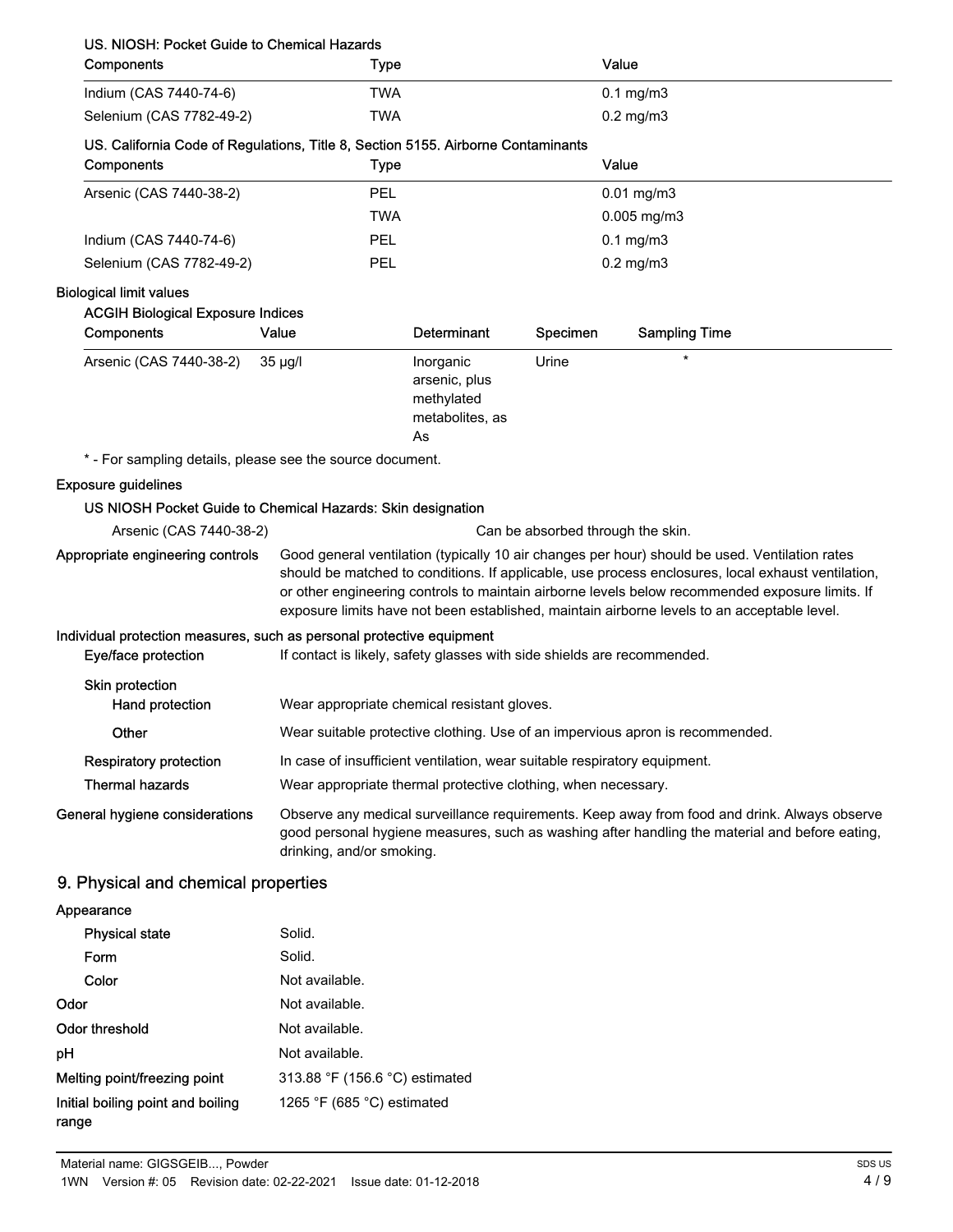| Flash point                                                                        | Not available.                                                                                |
|------------------------------------------------------------------------------------|-----------------------------------------------------------------------------------------------|
| <b>Evaporation rate</b>                                                            | Not available.                                                                                |
| Flammability (solid, gas)                                                          | Not available.                                                                                |
| Upper/lower flammability or explosive limits                                       |                                                                                               |
| <b>Flammability limit - lower</b><br>(%)                                           | Not available.                                                                                |
| Flammability limit - upper<br>(%)                                                  | Not available.                                                                                |
| Explosive limit - lower (%)                                                        | Not available.                                                                                |
| Explosive limit - upper (%)                                                        | Not available.                                                                                |
| Vapor pressure                                                                     | 3846.99 hPa estimated                                                                         |
| Vapor density                                                                      | Not available.                                                                                |
| <b>Relative density</b>                                                            | Not available.                                                                                |
| Solubility(ies)                                                                    |                                                                                               |
| Solubility (water)                                                                 | Not available.                                                                                |
| <b>Partition coefficient</b><br>(n-octanol/water)                                  | Not available.                                                                                |
| Auto-ignition temperature                                                          | Not available.                                                                                |
| <b>Decomposition temperature</b>                                                   | Not available.                                                                                |
| <b>Viscosity</b>                                                                   | Not available.                                                                                |
| Other information                                                                  |                                                                                               |
| <b>Density</b>                                                                     | 5.59 g/cm3 estimated                                                                          |
| <b>Explosive properties</b>                                                        | Not explosive.                                                                                |
| <b>Oxidizing properties</b>                                                        | Not oxidizing.                                                                                |
| Specific gravity                                                                   | 5.6 estimated                                                                                 |
| 10. Stability and reactivity                                                       |                                                                                               |
| Reactivity                                                                         | The product is stable and non-reactive under normal conditions of use, storage and transport. |
| <b>Chemical stability</b>                                                          | Material is stable under normal conditions.                                                   |
| Possibility of hazardous<br>reactions                                              | Hazardous polymerization does not occur.                                                      |
| Conditions to avoid                                                                | Contact with incompatible materials.                                                          |
| Incompatible materials                                                             | Acids. Strong oxidizing agents.                                                               |
| Hazardous decomposition<br>products                                                | No hazardous decomposition products are known.                                                |
| 11. Toxicological information                                                      |                                                                                               |
| Information on likely routes of exposure<br>Inhalation                             | Toxic if inhaled.                                                                             |
| Skin contact                                                                       | No adverse effects due to skin contact are expected.                                          |
| Eye contact                                                                        | Direct contact with eyes may cause temporary irritation.                                      |
| Ingestion                                                                          | Toxic if swallowed.                                                                           |
| Symptoms related to the<br>physical, chemical and<br>toxicological characteristics | Headache.                                                                                     |

# Information on toxicological effects

Acute toxicity Toxic if inhaled. Toxic if swallowed.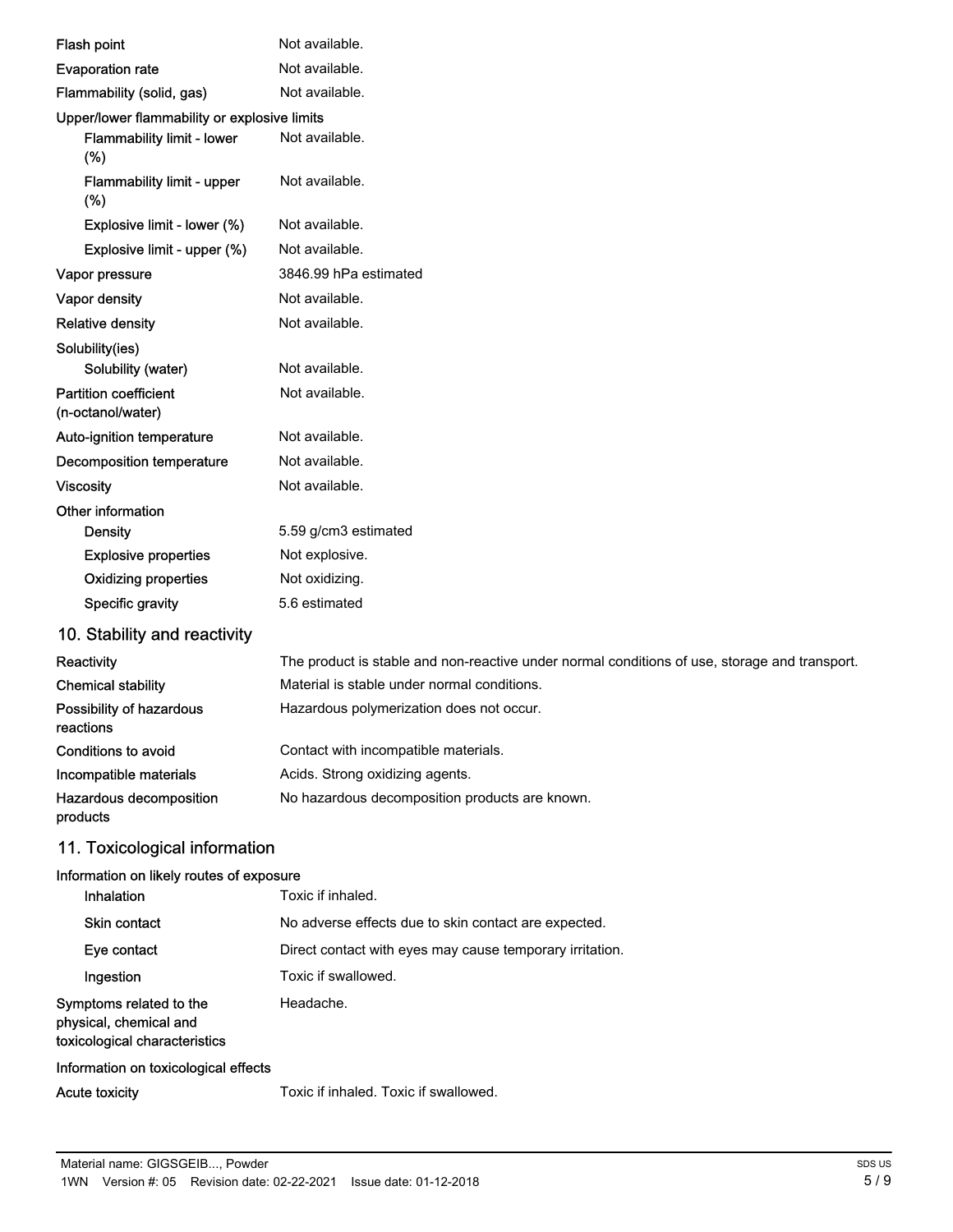| Product                                                                                    | <b>Species</b>                                                                                                                                        |                                                                 |                                                                              | <b>Test Results</b>                                 |
|--------------------------------------------------------------------------------------------|-------------------------------------------------------------------------------------------------------------------------------------------------------|-----------------------------------------------------------------|------------------------------------------------------------------------------|-----------------------------------------------------|
| GIGSGEIB, Powder                                                                           |                                                                                                                                                       |                                                                 |                                                                              |                                                     |
| <u>Acute</u>                                                                               |                                                                                                                                                       |                                                                 |                                                                              |                                                     |
| Oral                                                                                       |                                                                                                                                                       |                                                                 |                                                                              |                                                     |
| LD50                                                                                       | Rat                                                                                                                                                   |                                                                 |                                                                              | 2438 mg/kg                                          |
| * Estimates for product may be based on additional component data not shown.               |                                                                                                                                                       |                                                                 |                                                                              |                                                     |
| Skin corrosion/irritation                                                                  |                                                                                                                                                       |                                                                 | Prolonged skin contact may cause temporary irritation.                       |                                                     |
| Serious eye damage/eye                                                                     | Direct contact with eyes may cause temporary irritation.                                                                                              |                                                                 |                                                                              |                                                     |
| irritation                                                                                 |                                                                                                                                                       |                                                                 |                                                                              |                                                     |
| Respiratory or skin sensitization                                                          |                                                                                                                                                       |                                                                 |                                                                              |                                                     |
| <b>Respiratory sensitization</b>                                                           | Not a respiratory sensitizer.                                                                                                                         |                                                                 |                                                                              |                                                     |
| <b>Skin sensitization</b>                                                                  |                                                                                                                                                       |                                                                 | This product is not expected to cause skin sensitization.                    |                                                     |
| Germ cell mutagenicity                                                                     |                                                                                                                                                       | Suspected of causing genetic defects.                           |                                                                              |                                                     |
| Carcinogenicity                                                                            | May cause cancer.                                                                                                                                     |                                                                 |                                                                              |                                                     |
| IARC Monographs. Overall Evaluation of Carcinogenicity                                     |                                                                                                                                                       |                                                                 |                                                                              |                                                     |
| Arsenic (CAS 7440-38-2)                                                                    |                                                                                                                                                       |                                                                 | 1 Carcinogenic to humans.                                                    |                                                     |
| Selenium (CAS 7782-49-2)<br>OSHA Specifically Regulated Substances (29 CFR 1910.1001-1053) |                                                                                                                                                       |                                                                 |                                                                              | 3 Not classifiable as to carcinogenicity to humans. |
| Arsenic (CAS 7440-38-2)                                                                    |                                                                                                                                                       |                                                                 | Cancer                                                                       |                                                     |
| US. National Toxicology Program (NTP) Report on Carcinogens                                |                                                                                                                                                       |                                                                 |                                                                              |                                                     |
| Arsenic (CAS 7440-38-2)                                                                    |                                                                                                                                                       |                                                                 | Known To Be Human Carcinogen.                                                |                                                     |
| Reproductive toxicity                                                                      |                                                                                                                                                       |                                                                 | This product is not expected to cause reproductive or developmental effects. |                                                     |
| Specific target organ toxicity -<br>single exposure                                        | Not classified.                                                                                                                                       |                                                                 |                                                                              |                                                     |
| Specific target organ toxicity -<br>repeated exposure                                      |                                                                                                                                                       | Causes damage to organs through prolonged or repeated exposure. |                                                                              |                                                     |
| <b>Aspiration hazard</b>                                                                   | Not an aspiration hazard.                                                                                                                             |                                                                 |                                                                              |                                                     |
| <b>Chronic effects</b>                                                                     | Causes damage to organs through prolonged or repeated exposure. Prolonged inhalation may be<br>harmful. Prolonged exposure may cause chronic effects. |                                                                 |                                                                              |                                                     |
| 12. Ecological information                                                                 |                                                                                                                                                       |                                                                 |                                                                              |                                                     |
| Ecotoxicity                                                                                |                                                                                                                                                       |                                                                 | Very toxic to aquatic life with long lasting effects.                        |                                                     |
| Product                                                                                    |                                                                                                                                                       | <b>Species</b>                                                  |                                                                              | <b>Test Results</b>                                 |
| GIGSGEIB, Powder                                                                           |                                                                                                                                                       |                                                                 |                                                                              |                                                     |
| Aquatic                                                                                    |                                                                                                                                                       |                                                                 |                                                                              |                                                     |
| Fish                                                                                       | <b>LC50</b>                                                                                                                                           | Fish                                                            |                                                                              | 31.6294 mg/l, 96 hours                              |
| Acute                                                                                      |                                                                                                                                                       |                                                                 |                                                                              |                                                     |
| Fish                                                                                       | <b>LC50</b>                                                                                                                                           | Fish                                                            |                                                                              | 31.6294 mg/l, 96 hours estimated                    |
| Components                                                                                 |                                                                                                                                                       | <b>Species</b>                                                  |                                                                              | <b>Test Results</b>                                 |
| Arsenic (CAS 7440-38-2)                                                                    |                                                                                                                                                       |                                                                 |                                                                              |                                                     |
| Aquatic                                                                                    |                                                                                                                                                       |                                                                 |                                                                              |                                                     |
| Acute                                                                                      |                                                                                                                                                       |                                                                 |                                                                              |                                                     |
| Fish                                                                                       | <b>LC50</b>                                                                                                                                           |                                                                 | Fathead minnow (Pimephales promelas) 9.9 mg/l, 96 hours                      |                                                     |
| * Estimates for product may be based on additional component data not shown.               |                                                                                                                                                       |                                                                 |                                                                              |                                                     |
| Persistence and degradability                                                              |                                                                                                                                                       |                                                                 |                                                                              |                                                     |
| <b>Bioaccumulative potential</b>                                                           | No data available.                                                                                                                                    |                                                                 |                                                                              |                                                     |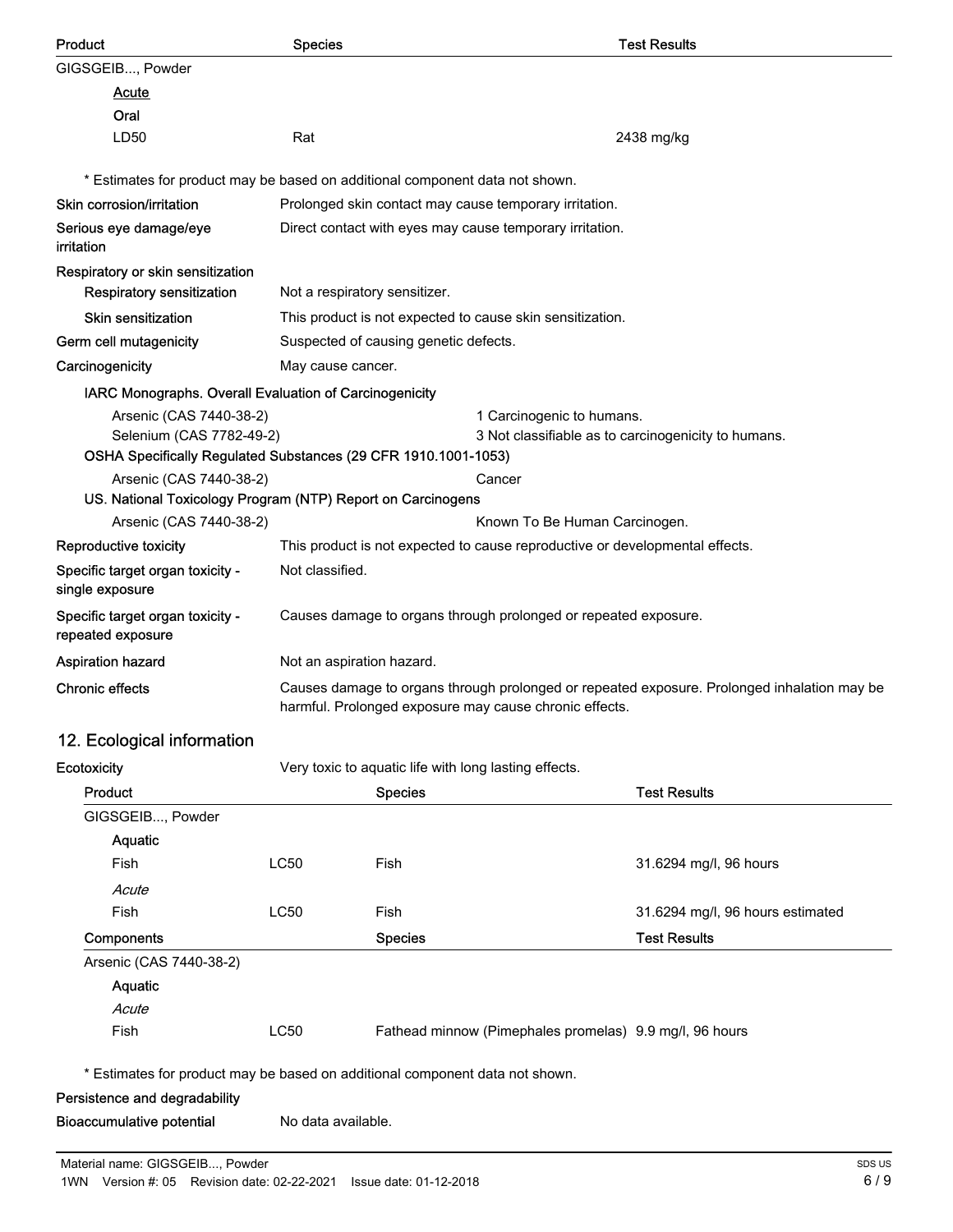| Mobility in soil                                      | No data available.                                                                                                                                                                                                                                                                                                                                |
|-------------------------------------------------------|---------------------------------------------------------------------------------------------------------------------------------------------------------------------------------------------------------------------------------------------------------------------------------------------------------------------------------------------------|
| Other adverse effects                                 | No other adverse environmental effects (e.g. ozone depletion, photochemical ozone creation<br>potential, endocrine disruption, global warming potential) are expected from this component.                                                                                                                                                        |
| 13. Disposal considerations                           |                                                                                                                                                                                                                                                                                                                                                   |
| <b>Disposal instructions</b>                          | Collect and reclaim or dispose in sealed containers at licensed waste disposal site. Do not allow<br>this material to drain into sewers/water supplies. Do not contaminate ponds, waterways or ditches<br>with chemical or used container. Dispose of contents/container in accordance with<br>local/regional/national/international regulations. |
| Local disposal regulations                            | Dispose in accordance with all applicable regulations.                                                                                                                                                                                                                                                                                            |
| Hazardous waste code                                  | The waste code should be assigned in discussion between the user, the producer and the waste<br>disposal company.                                                                                                                                                                                                                                 |
| Waste from residues / unused<br>products              | Dispose of in accordance with local regulations. Empty containers or liners may retain some<br>product residues. This material and its container must be disposed of in a safe manner (see:<br>Disposal instructions).                                                                                                                            |
| <b>Contaminated packaging</b>                         | Since emptied containers may retain product residue, follow label warnings even after container is<br>emptied. Empty containers should be taken to an approved waste handling site for recycling or<br>disposal.                                                                                                                                  |
| 14. Transport information                             |                                                                                                                                                                                                                                                                                                                                                   |
| <b>DOT</b>                                            |                                                                                                                                                                                                                                                                                                                                                   |
| <b>UN number</b>                                      | <b>UN3288</b>                                                                                                                                                                                                                                                                                                                                     |
| UN proper shipping name<br>Transport hazard class(es) | Toxic solid, inorganic, n.o.s. (Arsenic, selenium)                                                                                                                                                                                                                                                                                                |
| <b>Class</b>                                          | 6.1                                                                                                                                                                                                                                                                                                                                               |
| Subsidiary risk                                       |                                                                                                                                                                                                                                                                                                                                                   |
| Label(s)                                              | 6.1                                                                                                                                                                                                                                                                                                                                               |
| Packing group                                         | $\mathbf{H}$                                                                                                                                                                                                                                                                                                                                      |
| Special precautions for user                          | Not available.                                                                                                                                                                                                                                                                                                                                    |
| <b>Special provisions</b>                             | IB8, IP2, IP4, T3, TP33                                                                                                                                                                                                                                                                                                                           |
| Packaging exceptions                                  | 153                                                                                                                                                                                                                                                                                                                                               |
| Packaging non bulk                                    | 212                                                                                                                                                                                                                                                                                                                                               |
| Packaging bulk                                        | 242                                                                                                                                                                                                                                                                                                                                               |
| <b>IATA</b>                                           |                                                                                                                                                                                                                                                                                                                                                   |
| <b>UN number</b>                                      | <b>UN3288</b>                                                                                                                                                                                                                                                                                                                                     |
| UN proper shipping name<br>Transport hazard class(es) | Toxic solid, inorganic, n.o.s. (Arsenic, selenium)                                                                                                                                                                                                                                                                                                |
| <b>Class</b>                                          | 6.1                                                                                                                                                                                                                                                                                                                                               |
| Subsidiary risk                                       |                                                                                                                                                                                                                                                                                                                                                   |
| Packing group                                         | $\mathbf{H}$                                                                                                                                                                                                                                                                                                                                      |
| <b>Environmental hazards</b>                          | No.                                                                                                                                                                                                                                                                                                                                               |
| <b>ERG Code</b>                                       | 6L                                                                                                                                                                                                                                                                                                                                                |
| Special precautions for user<br>Other information     | Not available.                                                                                                                                                                                                                                                                                                                                    |
| Passenger and cargo<br>aircraft                       | Allowed with restrictions.                                                                                                                                                                                                                                                                                                                        |
| Cargo aircraft only                                   | Allowed with restrictions.                                                                                                                                                                                                                                                                                                                        |
| <b>IMDG</b>                                           |                                                                                                                                                                                                                                                                                                                                                   |
| <b>UN number</b>                                      | <b>UN3288</b>                                                                                                                                                                                                                                                                                                                                     |
| UN proper shipping name<br>Transport hazard class(es) | Toxic solid, inorganic, n.o.s. (Arsenic, selenium)                                                                                                                                                                                                                                                                                                |
| <b>Class</b>                                          | 6.1                                                                                                                                                                                                                                                                                                                                               |
| Subsidiary risk                                       |                                                                                                                                                                                                                                                                                                                                                   |
| Packing group                                         | $\mathbf{II}$                                                                                                                                                                                                                                                                                                                                     |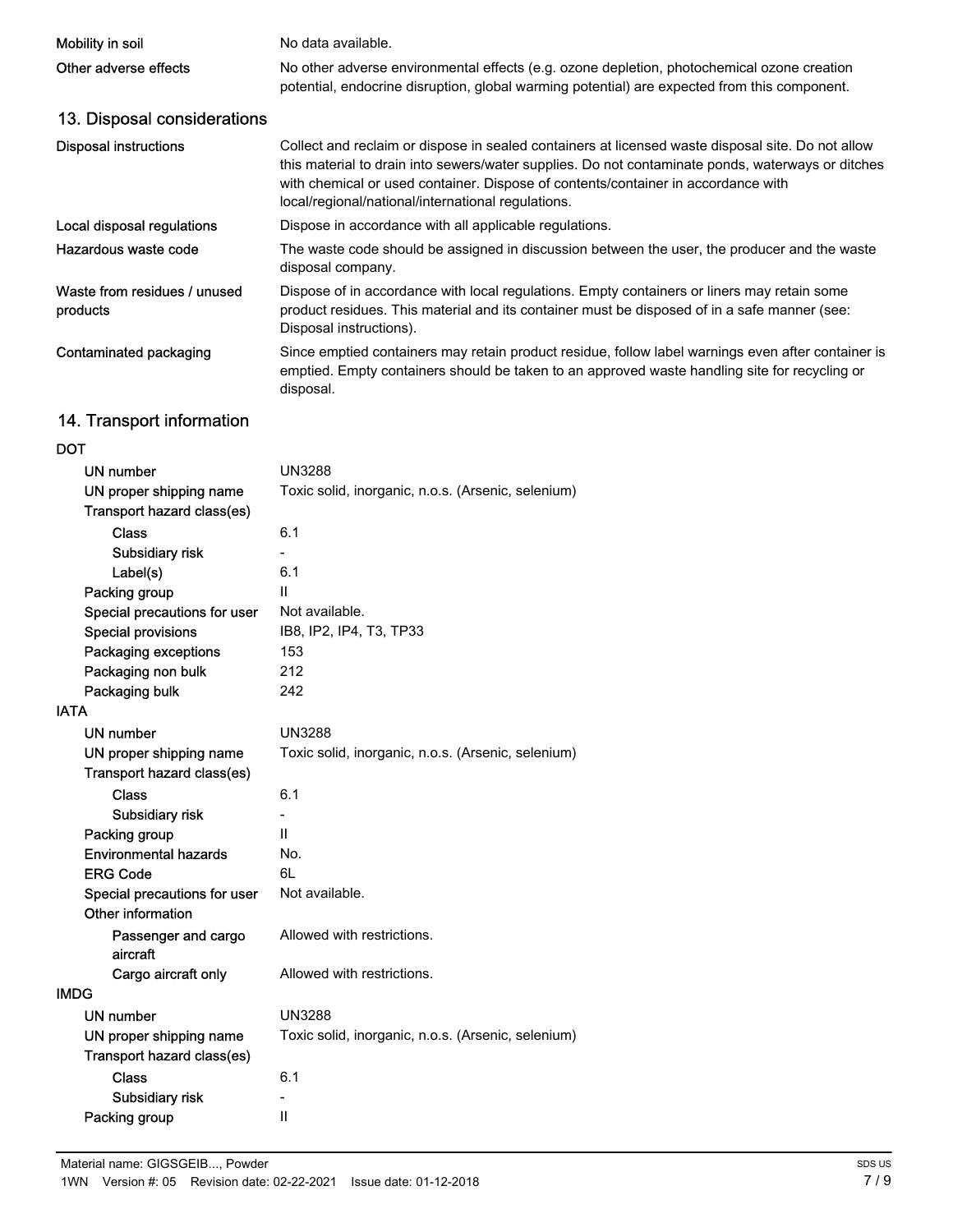Environmental hazards

| Marine pollutant             | No.       |
|------------------------------|-----------|
| EmS                          | F-A. S-A  |
| Special precautions for user | Not avail |

# DOT; IATA; IMDG

US federal regulations



This product is a "Hazardous Chemical" as defined by the OSHA Hazard Communication Standard, 29 CFR 1910.1200.

# Toxic Substances Control Act (TSCA)

| TSCA Section 12(b) Export Notification (40 CFR 707, Subpt. D) |  |
|---------------------------------------------------------------|--|
|---------------------------------------------------------------|--|

available.

Not regulated.

|  | CERCLA Hazardous Substance List (40 CFR 302.4) |
|--|------------------------------------------------|
|--|------------------------------------------------|

| Arsenic (CAS 7440-38-2)  | Listed. |
|--------------------------|---------|
| Selenium (CAS 7782-49-2) | Listed. |

# SARA 304 Emergency release notification

Not regulated.

# OSHA Specifically Regulated Substances (29 CFR 1910.1001-1053)

| Arsenic (CAS 7440-38-2) | Cancer |
|-------------------------|--------|
|                         |        |

Liver **Skin** Respiratory irritation Nervous system Acute toxicity

## Superfund Amendments and Reauthorization Act of 1986 (SARA)

### SARA 302 Extremely hazardous substance

| Not listed.                        |                                                                                                                                                                                             |
|------------------------------------|---------------------------------------------------------------------------------------------------------------------------------------------------------------------------------------------|
| SARA 311/312 Hazardous<br>chemical | Yes                                                                                                                                                                                         |
| Classified hazard<br>categories    | Acute toxicity (any route of exposure)<br>Serious eye damage or eye irritation<br>Germ cell mutagenicity<br>Carcinogenicity<br>Specific target organ toxicity (single or repeated exposure) |

# SARA 313 (TRI reporting)

| Chemical name | <b>CAS number</b> | % by wt. |
|---------------|-------------------|----------|
| Arsenic       | 7440-38-2         |          |
| Selenium      | 7782-49-2         |          |

### Other federal regulations

### Clean Air Act (CAA) Section 112 Hazardous Air Pollutants (HAPs) List

Arsenic (CAS 7440-38-2) Selenium (CAS 7782-49-2)